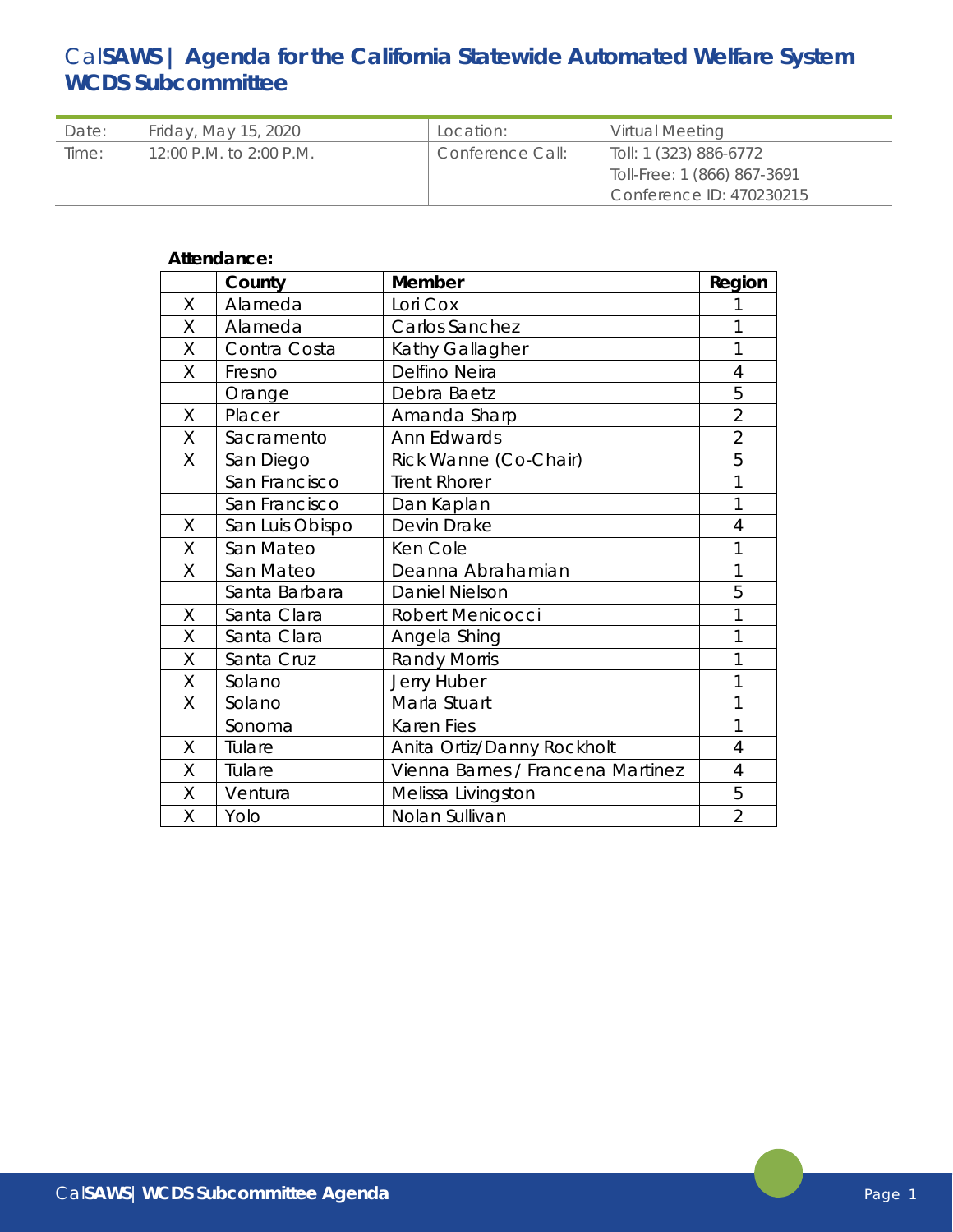# **12:00 P.M. – Convene Meeting of the WCDS Subcommittee**

#### **Topic**

- 1. Call Meeting to Order
- 2. Roll Call and Confirmation of Quorum
- 3. Public Comment None

# **Action Items**

- 4. Approval of the Minutes and review of the action items: a. January 10, 2020 WCDS Subcommittee
- Motion to Approve: Ann Edwards/Sacramento motioned. Mandy Sharp/ Placer seconded.
- In favor: ALA, CCC, FRS, PLA, SAC, SDG, SLO, SMT, SCL, SCZ, SOL, TUL, YOL
- Abstain: VEN (was not present for the 1/10/19 meeting) Motion carried.
- 5. WCDS Subcommittee Co-Chairs, FY2020/2021
	- a. Approve and Close Nominations
	- b. Election / Vote

# **Nominated Co-Chairs as of May 15, 2020:**

Deanna Abrahamian, San Mateo (Medium) Rick Wanne, San Diego (Large)

- Motion to Approve: Delfino Neira/Fresno motioned. Mandy Sharp/ Placer seconded.
- In favor: ALA, CCC, FRS, PLA, SAC, SDG, SLO, SMT, SCL, SCZ, SOL, TUL, VEN, YOL
- Motion carried

# **Discussion Items**

6. COVID-19 Updates and Impacts (John Boule & Diane Alexander)

# **Comments:**

Update on activities that all Projects have been working on for the last 8-9 weeks. Acknowledgement of the tremendous amount of work that all teams and Counties have done, and the effort taken to react and respond to all the needs of clients and customers. Unprecedented the amount of collaboration with partners and Counties: CDSS, DHCS, CalSAWS, Project Teams across all three systems, CWDA, our Counties, and EBT Partners, for all coming together to try to figure out the needs to provide the benefits from the Executive Order and the Cares Act that has been passed.

From March 16th, we have been involved with COVID-19 activities daily. All three portals have been updated with links to pandemic EBT and online purchasing. Emergency allocations for CalFresh benefits was over 91 million dollars for March and 98 million dollars in April. Over 200 million dollars across all systems benefits that went out for April.

Seth Richman reviewed the CalSAWS Project Schedule Gantt chart with the Subcommittee. The project remains on time.

# **Updates:**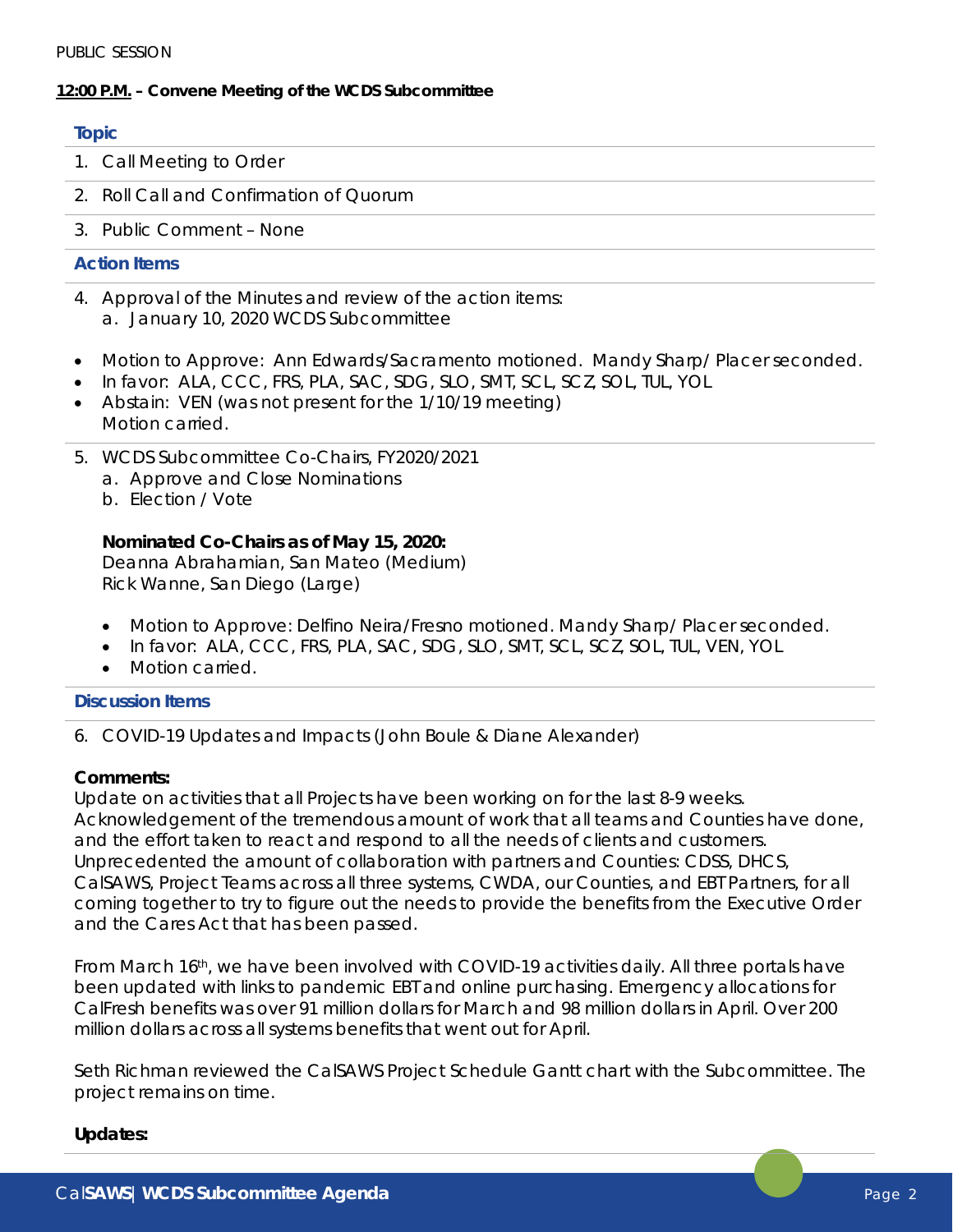#### **Topic**

All three of the SAWS systems are doing a release over the weekend (5/16-5/17). CalWIN CIV is doing a maintenance and operations release. CalSAWS for LA County specifically, maintenance and enhancement release, plus fourth CalSAWS release. This is one of the largest releases ever for CalSAWS in LRS production with 100% offsite testing.

A CalSAWS risk has been opened regarding COVID-19. Efforts have been made to manage and mitigate the risk but will be tracked moving forward.

- 7. Imaging Presentation/Discussion (Danielle Benoit & John Dray)
	- a. Scope of Imaging
	- b. Options available to use the imaging solution for other programs (Drawer concept) and San Diego model
	- c. How images will be converted

# **Comments:**

February - Approval of the Imaging Change Order in the January WCDS Subcommittee Meeting.

Currently working with the Imaging Committee to review and approve detailed design documents.

The next item on the timeline that has not been officially kicked off but is in the works internally is the Change Management. For now, the focus is on LA and CIV Counties because they will be on the solution first.

A CRFI was sent out that went to all the Counties to get imaging points of contact so someone can help coordinate the Imaging Document Migration Process including scheduling meeting and discovery sessions.

The imaging team will meet with each individually. Every imaging solution that is out there is different, the metadata is different, how documents are stored are different, and the product that each county use is different.

Discovery sessions means the Project team is going to help identify how the data needs to be transformed, how to map that data, and the format needed.

# 8. CalSAWS Fiscal Update

#### **Comments:**

The May Revise was released on 5/14 and is being reviewed. Overall, the SAWS budget looks good with some adjustments needed and certain items removed such as the Older Adults Expansion.

Current year is expected to be under budget which was due to approximately 60% of CalHEERS, Premise, and Cloud funding. The remaining is decommissioning the LRS data center as well as elimination of travel during the COVID-19 situation. 92% of estimation to be spent by the end of June 2020.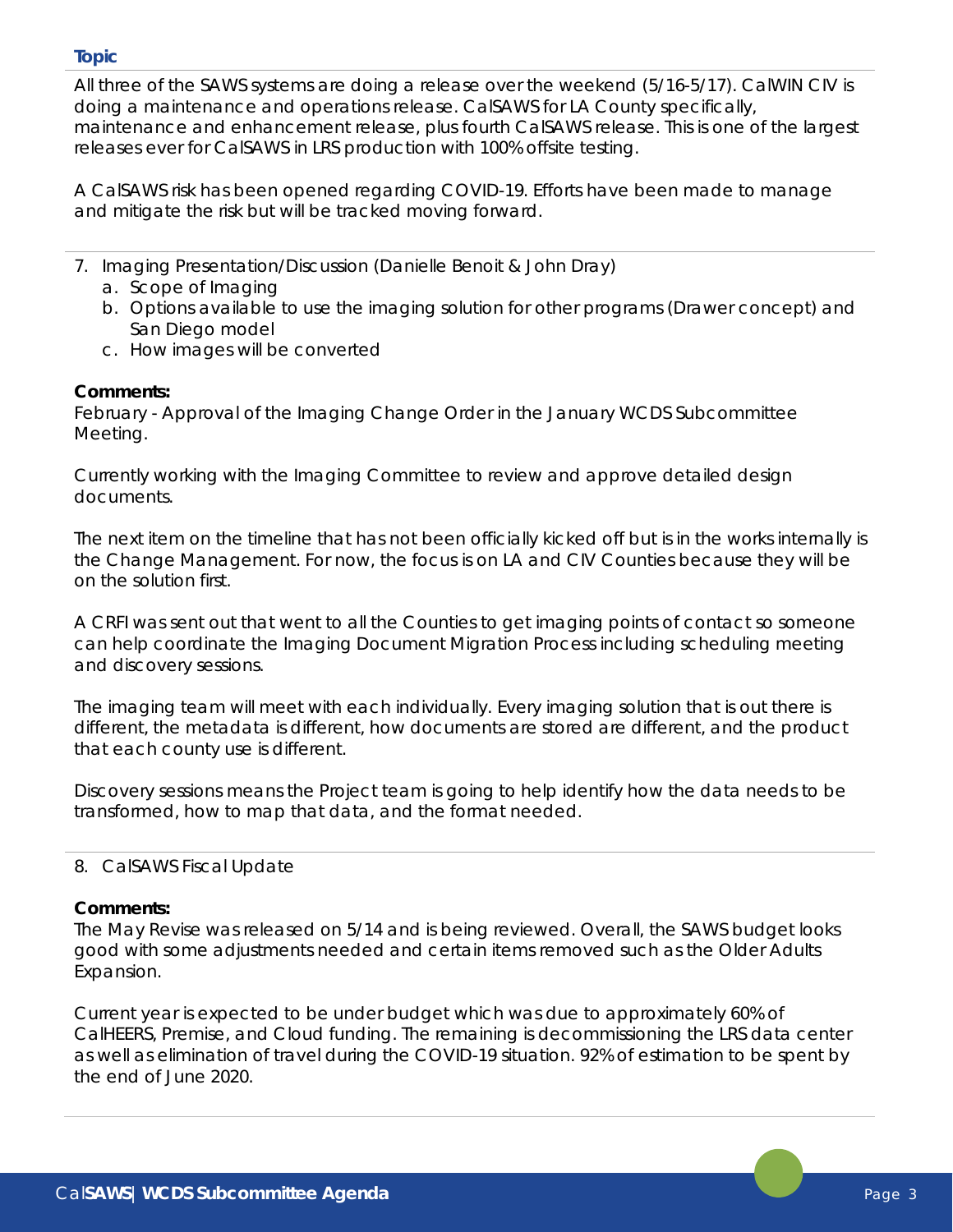#### **Topic**

\$6.1 million in savings in Consortium Personnel due to lag time between staff that moved over to CalSAWS and lag time due to late staff roll on.

For the change budget, there will be line item adjustments to accommodate increases to the application maintenance hours due to the impact of COVID-19 hours. These costs can be covered with the savings.

Another recruitment will be done at the start of June through month of June to fulfill positions that were not filled the first time around. Some are new positions that are planned for the new fiscal year.

For contract obligations and credits, we continue to track liquidated damages, as well as credits for the GA/GR effort.

# **Questions:**

Delfino Neria - On the lines of COVID money that was spent to reprogram and to do the positive things, even though it was reworked in the budget, are we going to figure out a way to claim that money to CARES funding or State funding? As a principles issue, when these things come up, they need to be fully funded with those fixes. When things come up outside the normal allocations the State and Federal need to fund that.

Answer: In the May Revise, there was funding for COVID-19 and a portion of that was applicable to SAWS. It is too late to utilize it out of the current year since finale plans for the year are complete. A request was made to the State to move the funds to the budget year instead of the current year.

- 9. CalSAWS Procurement Updates (Tom Hartman & Mary Sabillo)
	- a. Portal/Mobile
		- Deloitte was the selected vendor; negotiations have completed, and the package has been sent to the State and Feds for review and approval.
	- b. CalWIN OCM & Training
		- Four proposals have been received and are currently in the evaluation period. Eval Team is reading and scoring which will be going on for a couple months but currently on schedule.
	- c. Central Print
		- The draft RFP is under State review and will be send to the Feds later this month for review. Release date is currently scheduled for July 2020.

#### 10. Stakeholder Updates

- a. CDSS (Diane Alexander for Rocky Givon)
	- CDSS will be giving budget and other updates at next week's PSC meeting.
- b. DHCS (Y. Huang)
	- Medi-Cal renewals received an update to continue suspending Medi-Cal renewals through the month of August 2020. The May revision release showed significant reduction on the medical programs because of the COVID activities.
- c. OSI (Steve Zaretsky)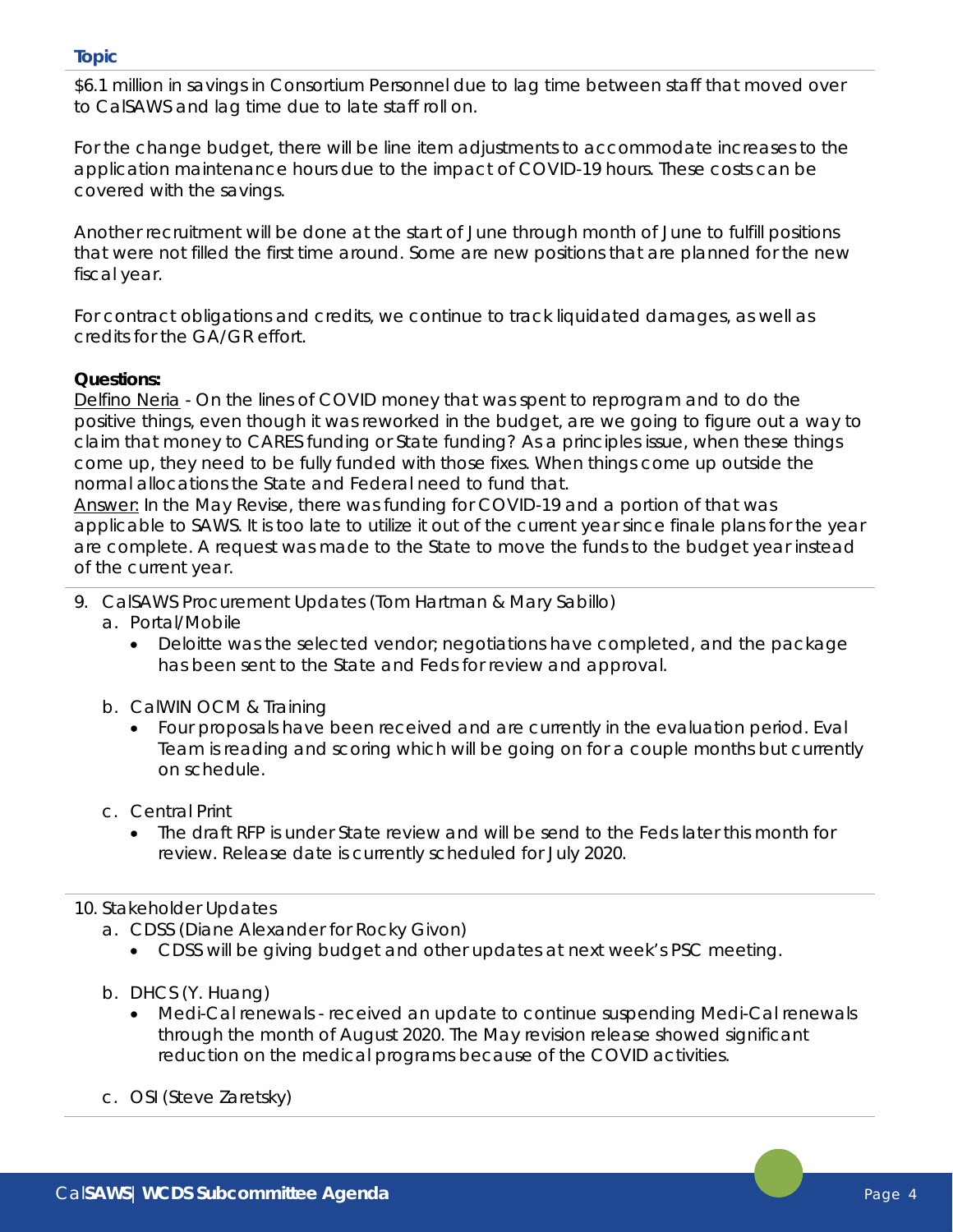#### **Topic**

- Continue to work with the Feds to get the various amendments and APD's approved keeping with the CalSAWS timeframe for Migration. SSA approval moving into the Cloud for CalWIN.
- d. CWDA (Christiana Smith)
	- On the automation side, for the large IP project everything on track be funded as expected.
- 11. Informational Items (Diane Alexander)
	- a. Operations
		- CalWIN SSA SEQ request has been approved by SSA under the CalSAWS umbrella SSA SEQ
		- MyBenefits CalWIN (MyBCW) portal infrastructure has been upgraded to meet the surge in applications received due to COVID-19.
		- CalWIN servers had been upgraded to improve performance.
	- b. CalWIN Release Schedule
		- The current Release Schedule was provided.

12.Adjourn Meeting – Meeting adjourned at 1:36pm.

# **ACTION ITEMS**

|     | Open   |                                                                                                                                                                                                                                              |                                       |            | <b>Closed</b> |
|-----|--------|----------------------------------------------------------------------------------------------------------------------------------------------------------------------------------------------------------------------------------------------|---------------------------------------|------------|---------------|
| ID  | Date   | <b>Description of Action Item</b>                                                                                                                                                                                                            | <b>Assigned</b>                       | Due        | Date          |
| 106 | 8/9/19 | WCDS Subcommittee project charter<br>will go out as an informational item in<br>the next meeting.<br>Presented to Directors at the<br>11/13/2019 meeting with request<br>for comments by Friday, 12/12.<br>Close. See ID 110 for next steps. | Diane Alexander 11/13/2019            |            | 11/13/2019    |
| 107 | 8/9/19 | Update on CalWIN SSA SEQ Request<br>Provided at 11/13/2019 meeting.<br>Close.                                                                                                                                                                | Diane Alexander 11/13/2019 11/13/2019 |            |               |
| 108 | 8/9/19 | Counties have requested an official<br>logo for CalSAWS Project.<br>In progress.                                                                                                                                                             | John Boule                            | 11/13/2019 |               |
| 110 |        | 11/13/2019 Review the draft WCDS<br>Subcommittee Charter and provide<br>comments to<br>Stacey.drohan@calwin.org by<br>12/13/2019.                                                                                                            | CalWIN Directors 12/13/2019           |            | 1/10/2020     |